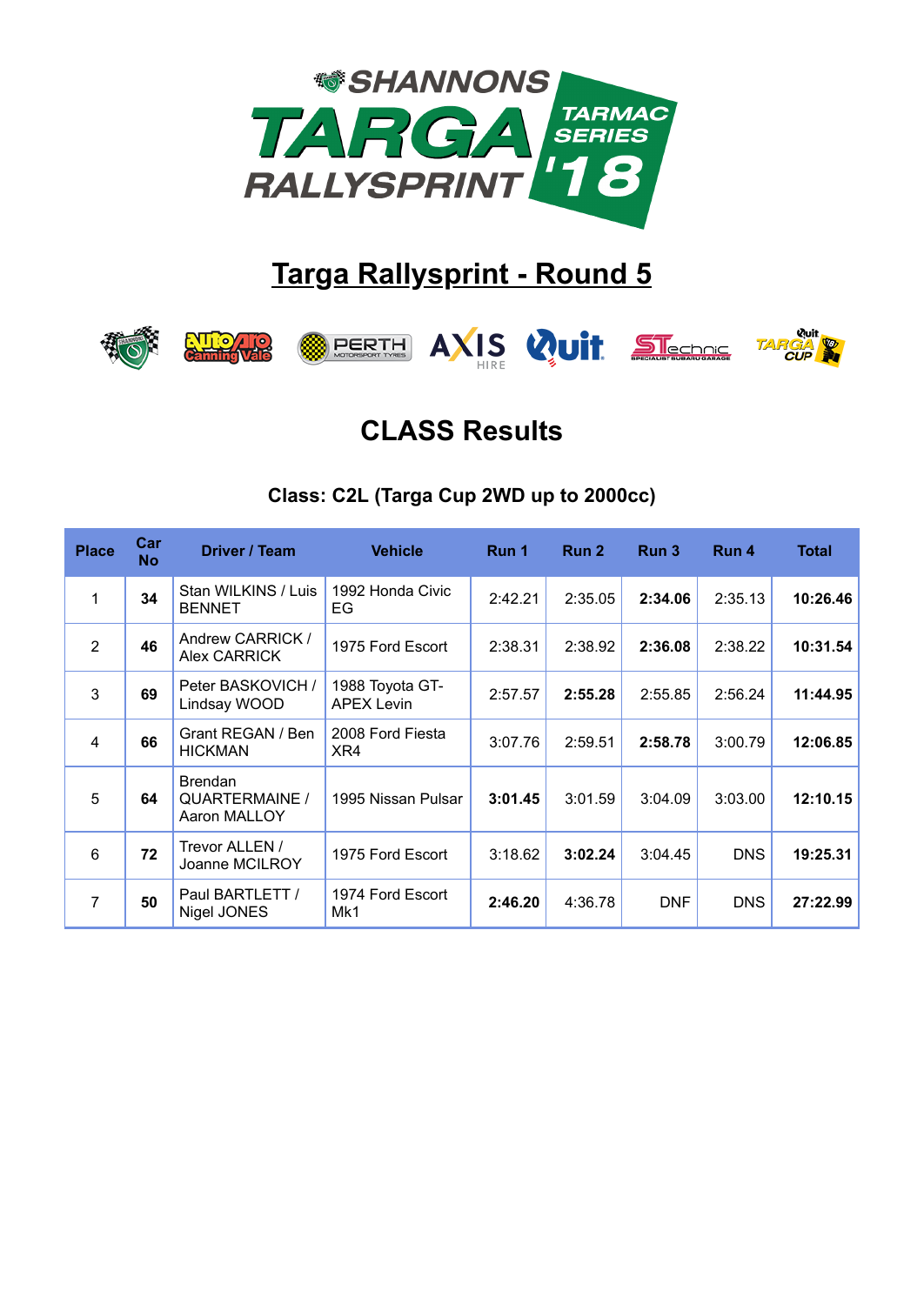| <b>Place</b>   | Car<br>No | Driver / Team                                      | <b>Vehicle</b>             | Run 1          | Run 2          | Run 3   | Run 4   | <b>Total</b> |
|----------------|-----------|----------------------------------------------------|----------------------------|----------------|----------------|---------|---------|--------------|
| $\mathbf{1}$   | 16        | Tsung LEE /<br>Stephen<br><b>LAWRENCE</b>          | 2016 Porsche GT4           | 2:29.66        | 2:29.16        | 2:28.79 | 2:28.01 | 9:55.63      |
| $\overline{2}$ | 14        | Chris CARUSO /<br>Mandy LISTER                     | 2007 Chevrolet<br>Corvette | 2:27.99        | 2:28.80        | 2:29.75 | 2:29.47 | 9:56.02      |
| 3              | 26        | Wayne<br>HENDERSON /<br><b>Alex BUTLER</b>         | 2009 BMW 135               | 2:33.46        | 2:30.77        | 2:29.79 | 2:28.91 | 10:02.95     |
| 4              | 33        | Bruce LAKE /<br>Geoffrey<br><b>CUMMINS</b>         | 1971 Datsun 240Z           | 2:31.98        | 2:33.12        | 2:30.92 | 2:34.48 | 10:10.52     |
| 5              | 31        | Simon<br>LINGFORD /<br>Susannah<br><b>LINGFORD</b> | 1973 Datsun 240Z           | 2:32.72        | 2:33.50        | 2:32.45 | 2:32.91 | 10:11.59     |
| $6\phantom{1}$ | 18        | <b>Byron</b><br>ELLEMENT /<br>Dean MCLARDY         | 2009 Ford Focus            | 2:35.11        | (P)<br>2:37.34 | 2:33.04 | 2:32.07 | 10:17.58     |
| 7              | 28        | Alan LANDMAN /<br>Lindsay WOOD                     | 1994 Toyota Chaser         | 2:36.15        | 2:34.00        | 2:37.65 | 2:33.08 | 10:20.90     |
| $\, 8$         | 44        | Matthew<br>ARMSTRONG /<br>Greg<br><b>ARMSTRONG</b> | 1986 Mazda RX7             | 2:38.06        | 2:34.42        | 2:33.12 | 2:36.48 | 10:22.10     |
| 9              | 42        | David HODGES /<br>Anna HODGES                      | 2013 Holden SSV            | 2:38.08        | 2:41.69        | 2:41.33 | 2:39.22 | 10:40.33     |
| 10             | 45        | lan HILLS / Steve<br>CALLAGHAN                     | 1974 Ford Escort           | (P)<br>2:50.17 | 2:50.39        | 2:48.02 | 2:49.06 | 11:17.65     |
| 11             | 49        | Lindsay WOOD /<br>Alan LANDMAN                     | 1994 Toyota MR2            | 2:48.16        | 2:54.27        | 3:00.94 | 2:54.50 | 11:37.88     |
| 12             | 75        | Lauren CORNES<br>/ Steve<br><b>METLITZKY</b>       | 2005 Nissan 350Z<br>Track  | 3:19.03        | 3:11.50        | 3:09.63 | 3:09.05 | 12:49.23     |

#### Class: C2H (Targa Cup 2WD over 2000cc)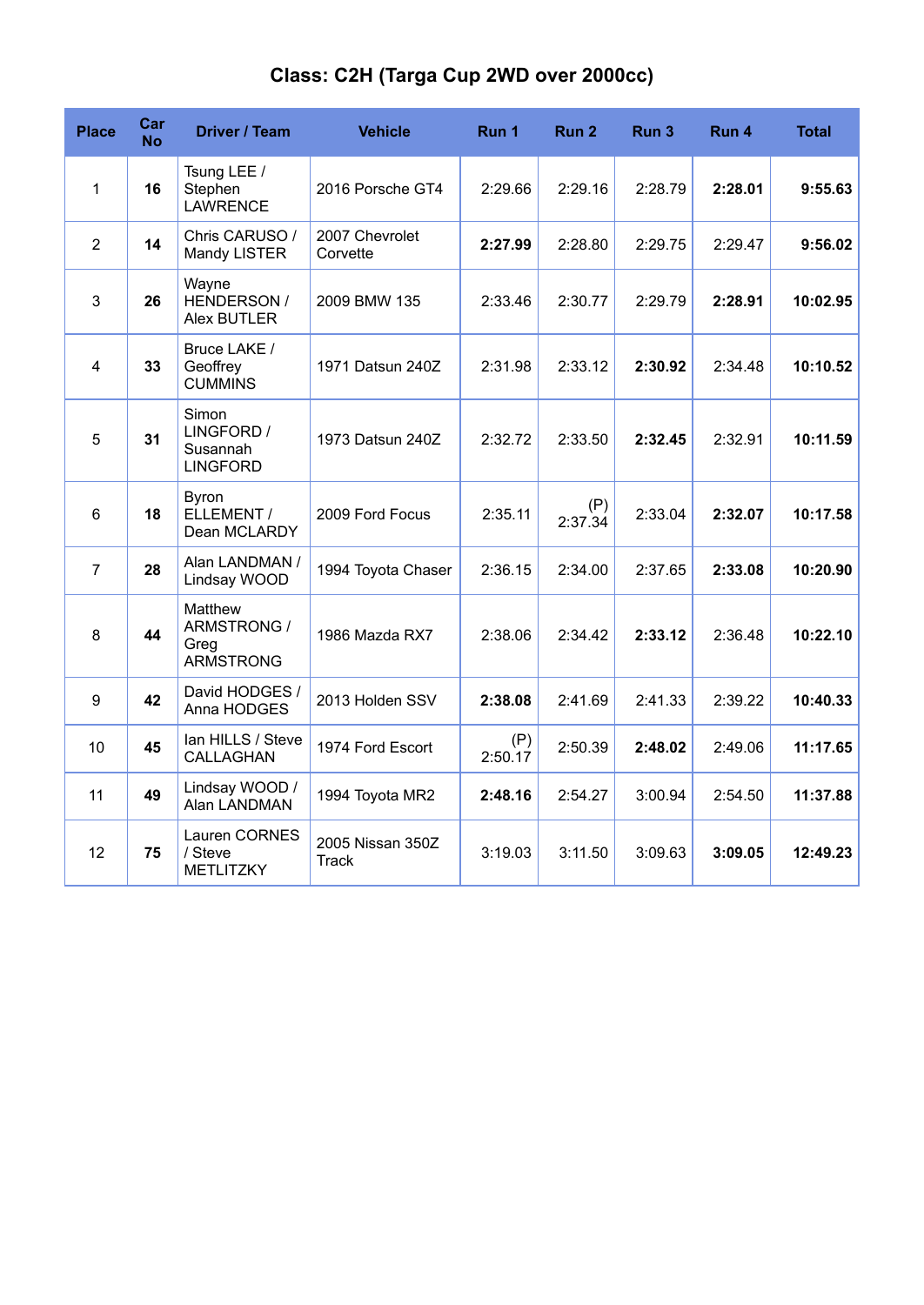| <b>Place</b>   | Car<br><b>No</b> | Driver / Team                                           | <b>Vehicle</b>                                      | Run 1   | Run 2      | Run <sub>3</sub> | Run 4      | <b>Total</b> |
|----------------|------------------|---------------------------------------------------------|-----------------------------------------------------|---------|------------|------------------|------------|--------------|
| $\mathbf{1}$   | 6                | Mark<br><b>GREENHAM /</b><br>Steph<br><b>ESTERBAUER</b> | 2006 Mitsubishi<br>Lancer Evo 9                     | 2:19.30 | 2:19.65    | 2:19.53          | 2:20.88    | 9:19.38      |
| $\overline{2}$ | $\overline{7}$   | Cody HARRIS /<br>Jacob ZURZOLO                          | 2004 Mitsubishi<br>Lancer Evo 8 MR                  | 2:25.31 | 2:21.71    | 2:20.68          | 2:22.48    | 9:30.20      |
| 3              | 5                | <b>Bill STAGOLL /</b><br>Glenys STAGOLL                 | 2006 Mitsubishi<br>Lancer Evo 9                     | 2:22.71 | 2:23.44    | 2:22.32          | 2:22.40    | 9:30.87      |
| 4              | 12               | Jeremy<br>PAVLOVICH /<br>Jason<br><b>GARDINER</b>       | 2001 Mitsubishi<br>Lancer Evo 7                     | 2:24.88 | 2:25.61    | 2:25.24          | 2:22.97    | 9:38.71      |
| 5              | 21               | Mick STEELE /<br><b>Jeff MIZAN</b>                      | 1999 Subaru<br>Impreza WRX STI<br><b>RA</b>         | 2:27.47 | 2:26.38    | 2:25.36          | 2:24.20    | 9:43.43      |
| 6              | 29               | <b>Tristan STANWAY</b><br>/ Andrew MARTIN               | 2003 Mitsubishi<br>Lancer Evo 8 MR                  | 2:27.93 | 2:29.45    | 2:27.00          | 2:26.46    | 9:50.85      |
| $\overline{7}$ | 27               | Colin YOUD /<br><b>Richard WRAIT</b>                    | 2003 Mitsubishi<br>Lancer Evo 8                     | 2:31.07 | 2:31.11    | 2:29.87          | 2:30.28    | 10:02.34     |
| 8              | 41               | Hudson<br>SFORCINA /<br>Mark SFORCINA                   | 2000 Subaru<br>Impreza WRX                          | 2:38.47 | 2:36.54    | 2:36.92          | 2:38.43    | 10:30.38     |
| 9              | 51               | Peter HAY / Gene<br><b>SCHNEIDER</b>                    | 1996 Toyota Celica<br>GT4                           | 2:39.99 | 2:40.26    | 2:38.29          | 2:36.12    | 10:34.67     |
| 10             | 47               | John<br>MCDONALD /<br>Cindy GIELINGH<br><b>JONES</b>    | 1998 Subaru<br>Impreza WRX                          | 2:43.10 | 2:41.70    | 2:42.67          | 2:42.91    | 10:50.39     |
| 11             | 59               | Jack FIRTH /<br>Dave CHRISTIAN                          | 2008 subaru<br>Impreza WRX STi<br>Spec <sub>R</sub> | 2:59.21 | 2:55.13    | 2:53.27          | 2:55.86    | 11:43.49     |
| 12             | 25               | Damien RYKERS<br>/ Cody SMITH                           | 1997 Subaru<br>Impreza WRX STI<br>V3                | 2:29.29 | 2:31.33    | <b>DNS</b>       | <b>DNS</b> | 25:00.63     |
| 13             | 62               | Chris PARISH /<br>Steve<br><b>MACKINLAY</b>             | 2000 Subaru<br>Impreza WRX                          | 2:56.29 | <b>DNF</b> | <b>DNS</b>       | <b>DNS</b> | 32:56.29     |

#### Class: C4L (Targa Cup 4WD up to 3500cc)

### Class: C4H (Targa Cup 4WD over 3500cc)

| <b>Place</b> | Car<br><b>No</b> | Driver / Team                       | <b>Vehicle</b>                     | Run 1   | Run 2   | Run 3   | Run 4   | <b>Total</b> |
|--------------|------------------|-------------------------------------|------------------------------------|---------|---------|---------|---------|--------------|
|              | 11               | Mark CATES<br>Pete<br><b>DAVIES</b> | 2012 Nissan GTR<br>R <sub>35</sub> | 2:23.31 | 2:24.51 | 2:23.59 | 2:23.90 | 9:35.32      |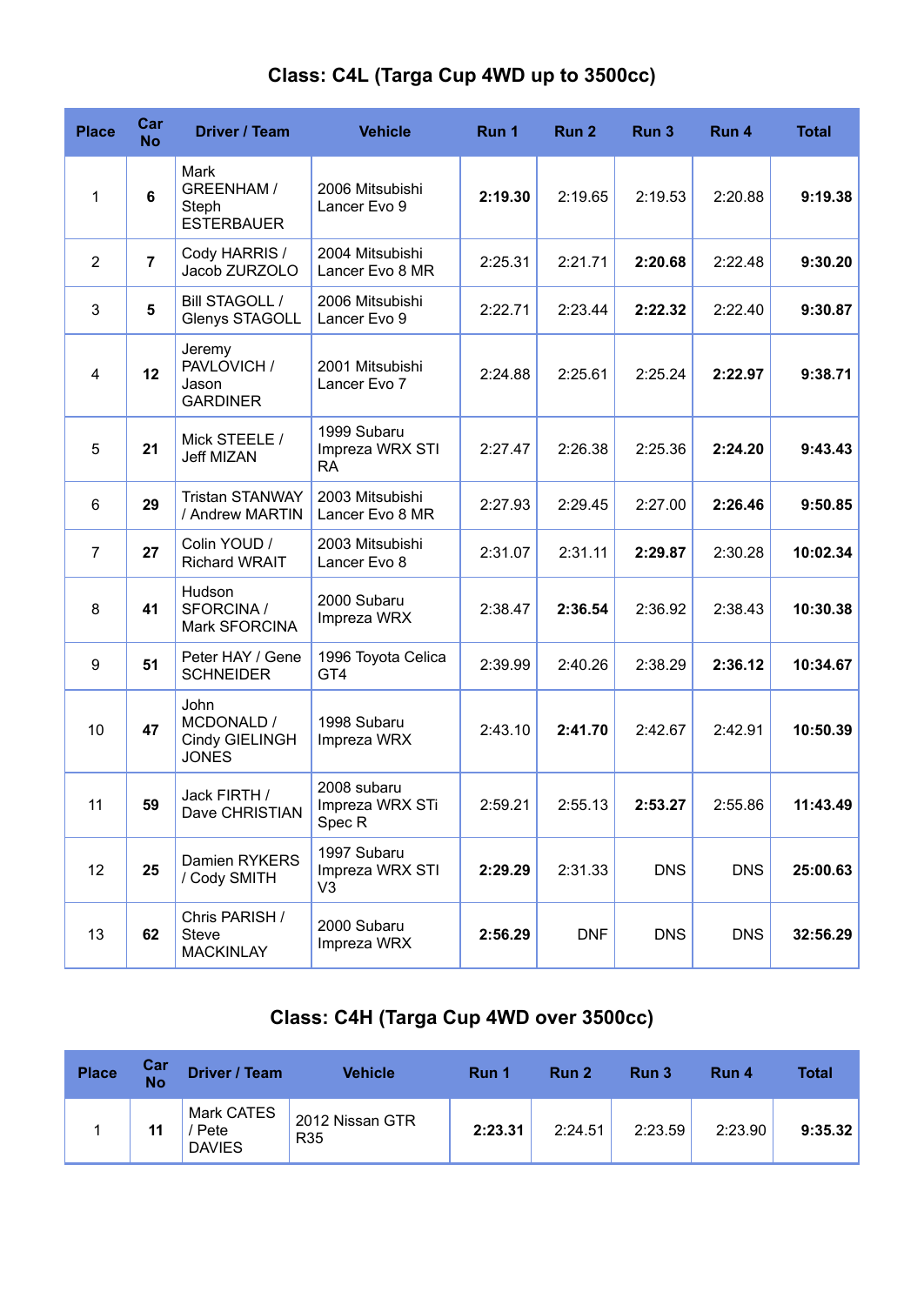| <b>Place</b>   | Car<br><b>No</b> | Driver / Team                                  | <b>Vehicle</b>                   | Run 1   | Run 2   | Run 3   | Run 4   | <b>Total</b> |
|----------------|------------------|------------------------------------------------|----------------------------------|---------|---------|---------|---------|--------------|
| 1              | 52               | <b>Ben</b><br>THOMPSON /<br>Sally BURDETT      | 1992 Subaru RS<br>Liberty        | 2:41.94 | 2:44.32 | 2:43.38 | 2:41.28 | 10:50.93     |
| $\overline{2}$ | 55               | Bryan SMITH /<br>Jenni GERDEI                  | 1998 Subaru<br>Impreza WRX STi   | 2:44.21 | 2:42.32 | 2:41.12 | 2:43.31 | 10:50.98     |
| 3              | 57               | Mike<br>ROWSTON /<br>Thomas<br><b>WILLIAMS</b> | 1999 Subaru<br>Impreza WRX       | 2:47.83 | 2:45.28 | 2:46.71 | 2:45.95 | 11:05.78     |
| $\overline{4}$ | 60               | Rob PARISH /<br><b>Kelsey GERDEI</b>           | 1993 Subaru Liberty<br><b>RS</b> | 2:51.40 | 2:50.63 | 2:59.09 | 2:52.45 | 11:33.59     |
| 5              | 71               | Andrew<br>PERCIVAL /<br>Dale KETTELS           | 1996 Honda Civic                 | 3:04.22 | 2:58.36 | 2:58.81 | 2:57.94 | 11:59.35     |

#### Class: CG (Targa Cup Gravel 2WD or 4WD)

### Class: O2L (Open Rallysprint 2WD up to 2000cc)

| <b>Place</b>   | Car<br><b>No</b> | Driver / Team                                    | <b>Vehicle</b>            | Run 1   | Run 2      | Run 3      | Run 4      | <b>Total</b> |
|----------------|------------------|--------------------------------------------------|---------------------------|---------|------------|------------|------------|--------------|
|                | 67               | Kenny TRAN<br>/ Aidan<br>DELANY-<br><b>GOULD</b> | 1993 Honda Integra        | 2:53.62 | 2:48.79    | 2:44.16    | 2:46.17    | 11:12.74     |
| $\overline{2}$ | 70               | Greg PEERS<br>/ Abraham<br><b>TUCKETT</b>        | 1996 Mitsubishi<br>Mirage | 5:14.82 | 2:56.61    | 2:55.04    | 2:52.73    | 13:59.21     |
| 3              | 54               | Eric LOO /<br>Luis BENNET                        | 1990 Honda Civic          | 2:56.10 | <b>DNS</b> | <b>DNS</b> | <b>DNS</b> | 32:56.10     |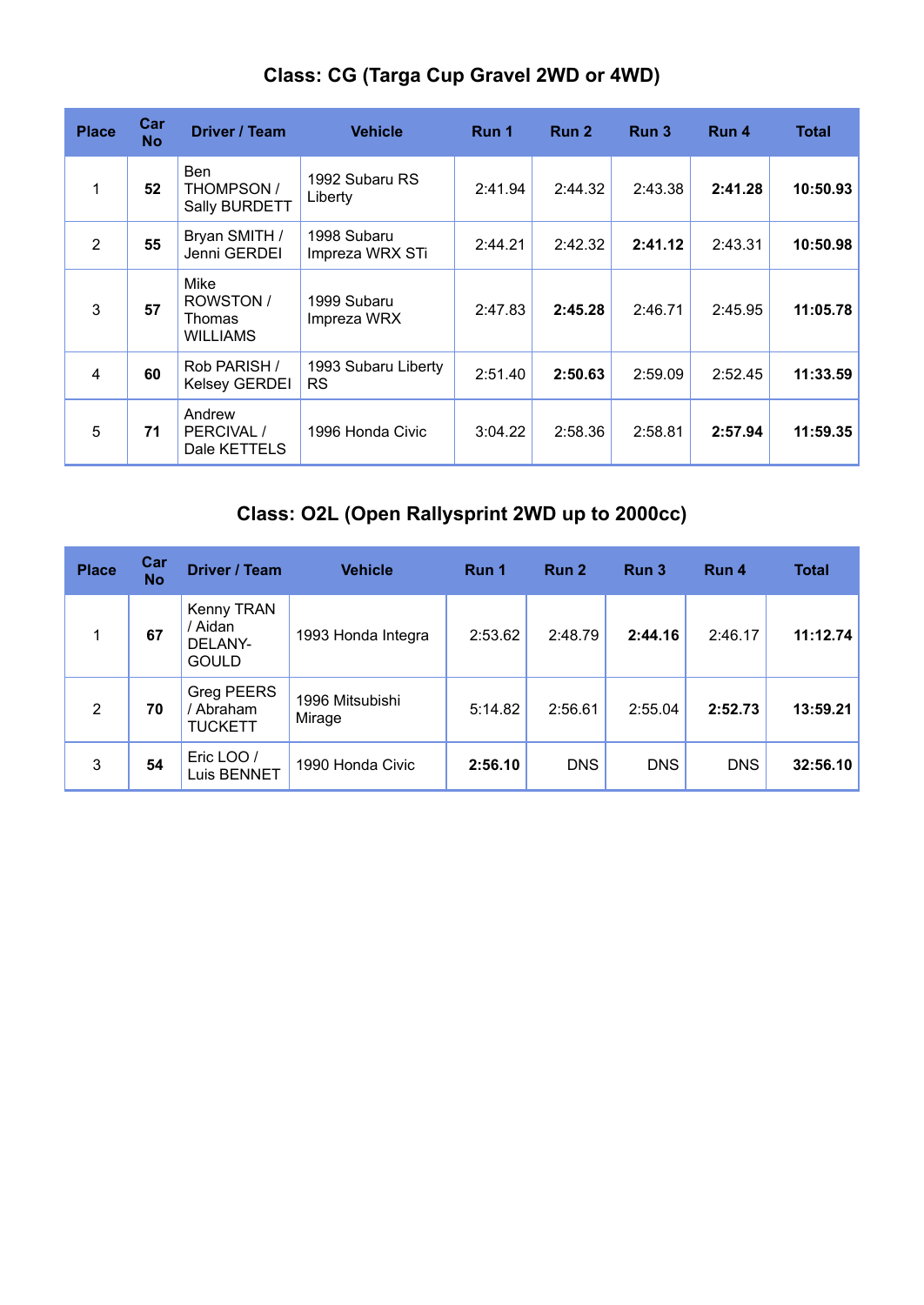#### Class: O2H (Open Rallysprint 2WD over 2000cc)

| <b>Place</b>   | Car<br><b>No</b> | Driver / Team                                          | <b>Vehicle</b>              | Run 1   | Run <sub>2</sub> | Run <sub>3</sub> | Run 4          | <b>Total</b> |
|----------------|------------------|--------------------------------------------------------|-----------------------------|---------|------------------|------------------|----------------|--------------|
| 1              | 40               | Darren WIESE /<br>Evan<br><b>COCKRAM</b>               | 1976 Holden LX<br>Torana    | 2:29.62 | 2:29.23          | 2:29.03          | 2:29.53        | 9:57.42      |
| $\overline{2}$ | 10               | <b>Steve</b><br>METLITZKY /<br>Lauren<br><b>CORNES</b> | 2004 Lotus Elise            | 2:30.99 | 2:33.16          | 2:28.32          | 2:27.54        | 10:00.01     |
| 3              | 13               | Cade BELL /<br><b>Justin WILLIS</b>                    | 1999 Porsche GT3            | 2:32.74 | 2:30.86          | 2:30.37          | 2:26.24        | 10:00.22     |
| 4              | 24               | Rod WILLIS /<br>lan DURY                               | 1990 Mazda MX5              | 2:34.11 | 2:33.18          | 2:32.43          | 2:31.90        | 10:11.63     |
| 5              | 39               | Damien<br>CHANDLER /<br>Cameron<br><b>MCGRATH</b>      | 1989 Nissan Skyline         | 2:35.03 | 2:34.56          | 2:34.94          | 2:35.45        | 10:19.99     |
| 6              | 36               | Joseph NG /<br>Michelle NG                             | 2011 Volkswagen<br>Golf GTI | 2:39.49 | 2:36.36          | 2:33.96          | 2:33.30        | 10:23.12     |
| 7              | 32               | Peter<br><b>MOUNTAIN /</b><br>Elle KANE                | 1996 BMW E36                | 2:39.13 | 2:37.67          | 2:35.13          | (P)<br>2:38.87 | 10:30.81     |
| 8              | 38               | Justin WILLIS /<br>Cade BELL                           | 1999 Porsche GT3            | 2:42.87 | 2:41.88          | 2:37.44          | 2:37.52        | 10:39.73     |
| 9              | 43               | Sean ARTHUR<br>/ Bradley<br><b>HOYLE</b>               | 1988 Nissan Skyline<br>R31  | 2:47.73 | 2:40.36          | 2:38.50          | 2:38.43        | 10:45.04     |
| 10             | 48               | Dave ALLAN /<br>Rob<br><b>LIGHTFOOT</b>                | 1998 Nissan Skyline         | 2:48.42 | 2:40.72          | 2:42.45          | 2:41.08        | 10:52.69     |
| 11             | 56               | Shane<br>EDWARDS /<br>Tarni FORTUNE                    | 2006 Holden SS<br>Crewman   | 2:45.73 | 2:45.95          | 2:45.28          | 2:43.94        | 11:00.91     |
| 12             | 63               | Jake BURTON /<br><b>Braiden VAN</b><br><b>KEULE</b>    | 1998 Nissan Skyline         | 2:46.34 | 2:43.83          | 2:40.02          | 2:58.20        | 11:08.40     |
| 13             | 61               | John TRAVIS /<br>Geoffrey<br><b>CUMMINS</b>            | 1989 Mazda MX5<br>1.6 Turbo | 2:51.40 | 2:52.23          | 2:50.14          | (P)<br>2:56.89 | 11:30.67     |
| 14             | 73               | Ryan<br>LETESSIER /<br>Hugh<br><b>LETESSIER</b>        | 2006 Mazda RX8              | 3:01.45 | 3:03.42          | 2:58.65          | 2:57.45        | 12:00.98     |